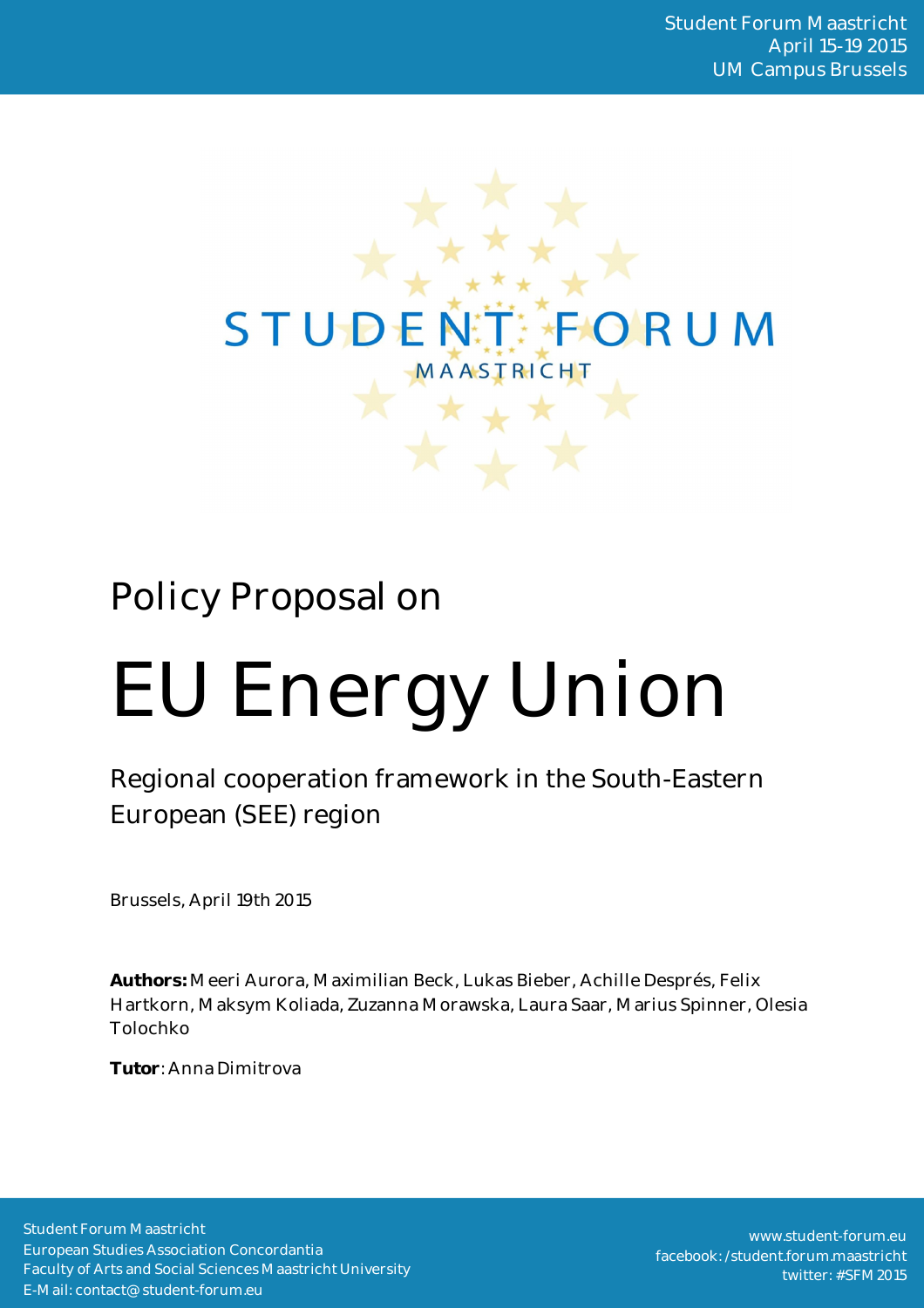#### **STUDENT FORUM MAASTRICHT**

Student Forum Maastricht (SFM) is an annual student conference held at the Maastricht University Campus in Brussels. The conference is organised by students from Maastricht University in cooperation with different partner organisations. The participants are post- and undergraduate students from all over Europe with diverse academic backgrounds. Based on problem statements provided by European Commission representatives, they develop policy proposals for pressing topics within the Commission. In this process the students receive input and insights from experts from NGOs, academia and the business sector working in Brussels. The 2015 edition of SFM took place from 15th to 19th April. In five different working groups policy recommendations were drafted dealing with the following topics: EU Energy Union, EU Asylum Policy, Independence of Regions, EU Minimum Wage Policy, and Data Protection & Digital Market. For more information on Student Forum Maastricht, please visit: www.student-forum.eu

# **Content**

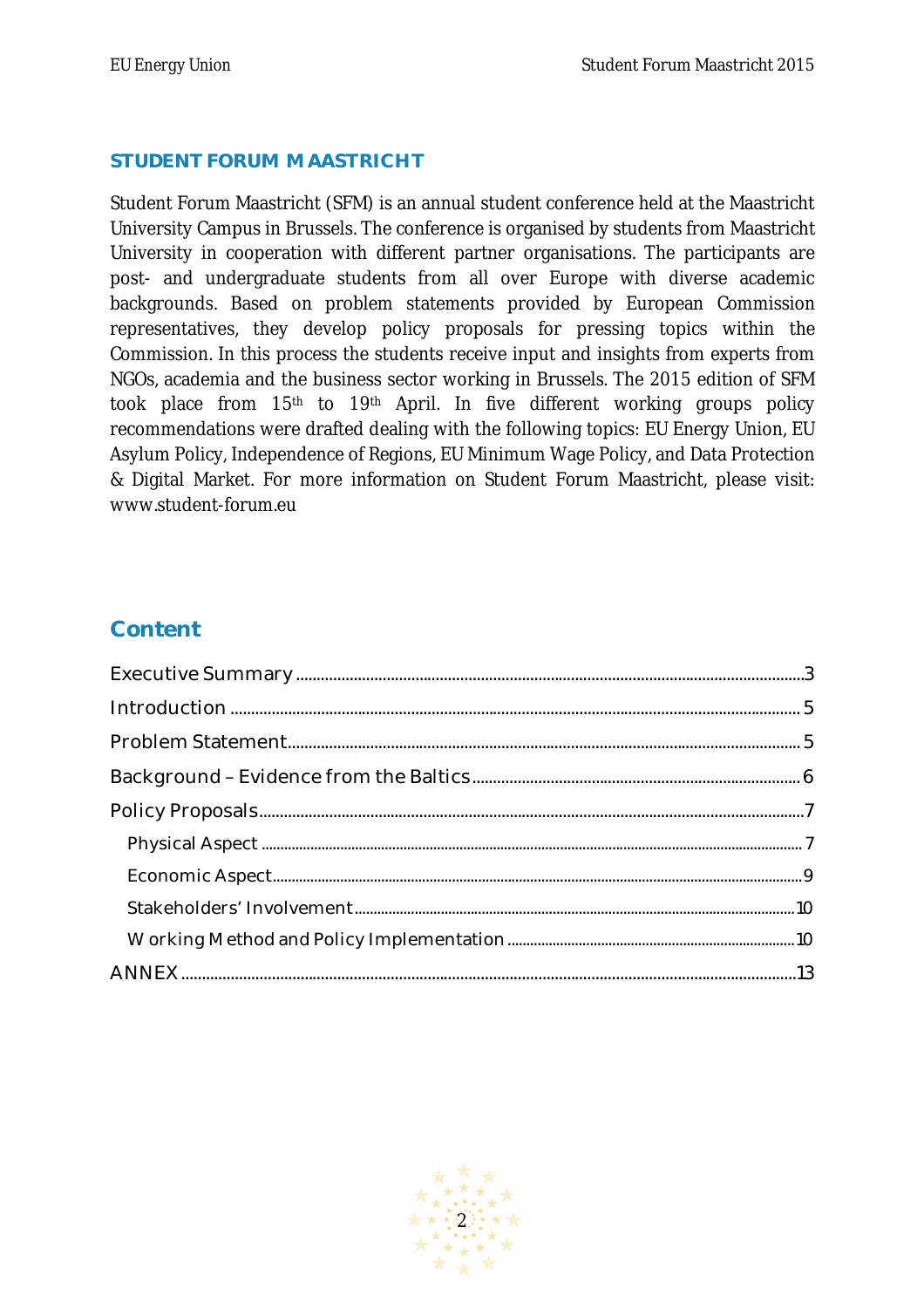# **Executive Summary**

There are several challenges Europe faces in creating a Single European Energy Market. The key challenges include: securing affordable energy prices for an internationally competitive European economy and energy supply, pursuing sustainability objectives, and building up a physical energy connectivity. Regional energy cooperation initiatives provide an efficient solution to these challenges.

Considering the diverse circumstances and national resources of different regions across Europe, significant benefits of adopting a regional approach can be achieved by the *Schengenisation* of the EU energy policy. This entails opt-in schemes for national energy policies harmonization. This approach can be applied in South East Europe (SEE), which is an important connecting region between the EU and its strategic external partners and has significant potential regarding its own indigenous resources.

Using regional energy policy initiatives that have proven to work elsewhere (esp. the Baltics), it is possible to design a framework for regional energy cooperation. This proposal offers a structure for this framework by focusing on three key dimensions: economic, physical, and stakeholder dialogue.

A promising example of this approach is the Baltic Energy Market Interconnection Plan (BEMIP) which can serve as a blueprint for the SEE region. The SEE states share many similarities with the Baltic Member States: many of the SEE states are isolated from most plans of regional power markets despite the SEE states' involvement in the supply of natural gas from the South East to the EU internal market. The South-Eastern Energy Market Interconnection Plan (SEEMIP), which this policy proposal suggests, includes 14 countries, among them seven EU member states (MS), and more than 159 million people. They are in close proximity to the world's largest gas reserves and can provide strategic alternative routes. Furthermore, the SEE holds significant renewable energy potential that has to be assessed in the context of the EU's renewable energy objectives.

SEEMIP is a way to capture the significant energy potential of the region and to interconnect Europe with Turkey and the Gulf States, whilst strengthening the overall energy security in both the SEE region and the EU. SEEMIP has a considerably high potential for low carbon energy resources. SEE is the richest region in hydro, solar, biomass and onshore wind in Europe. However, SEE states are utilising just 40% of its hydropower potential.

To tackle the challenges that SEEMIP faces, three interrelated dimensions have to be addressed. Firstly, physical interconnectivity through building new and improving the existing infrastructure: gas pipelines enabling reverse flow, gas storage facilities, and LNG terminal projects facilitating trade also outside the EU. Merging the lists of Projects of Common Interests and Projects of Energy Community Interests shall facilitate the coordination of these infrastructural projects in SEE. Regional regulatory bodies should be established for the proper monitoring of these projects on both the national and

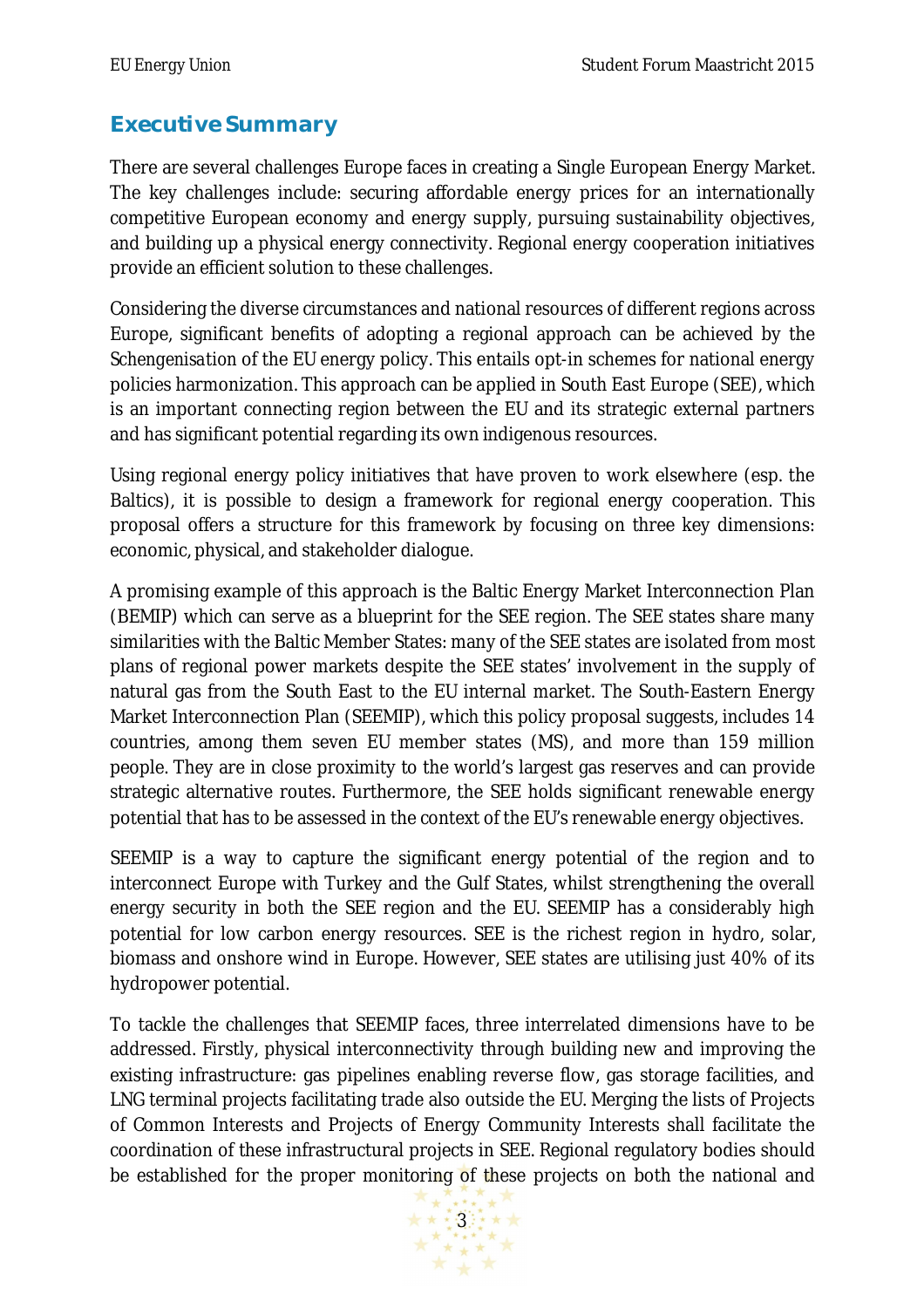regional level – similarly, the TSOs should be merged into regional units. A similar merger between the ACER and CEER into one regulatory body is also recommended.

Enforcing the full-implementation of existing EU energy regulation within the region, as well as the SEE's high potential in renewable energy, will encourage positive investment trends, which in turn will create a competitive market, lower costs and increase efficiency. The funding of infrastructure projects should be secured through the EU Investment Plan. Citizens' active participation should be encouraged by providing information and innovative financial solutions to enable their participation in different infrastructural projects.

Regarding local communities' potential objections to energy projects, it is of crucial importance to involve them in the communication process. Informative public consultation sessions concerning energy projects are suggested, together with the involvement of local and regional authorities and NGOs.

The existing EU energy regulations already provide for a sufficient framework for the above actions. However, efficient enforcement of regulation is required to achieve these goals. Therefore, High Level Group (HLG) is suggested as a management body with decision-making competences in the SEE region, with the Commission retaining its authority for setting the agenda of HLG meetings. Within this HLG it is encouraged to establish a working group committed to the electricity sector, whereas the existing HLG for Gas Connectivity should be included as another working group.

Two regional working groups, consisting of representatives of national ministries, Transmission System Operators (TSOs) as well as EC representatives are suggested for the following areas: (1) internal market for electricity, electricity interconnections and power generation; and (2) the infrastructure and internal market for gas. A single body with the responsibility of enforcing the decisions of the HLG is recommended. The detailed proposal offers a tentative timeline of advancing the objectives.

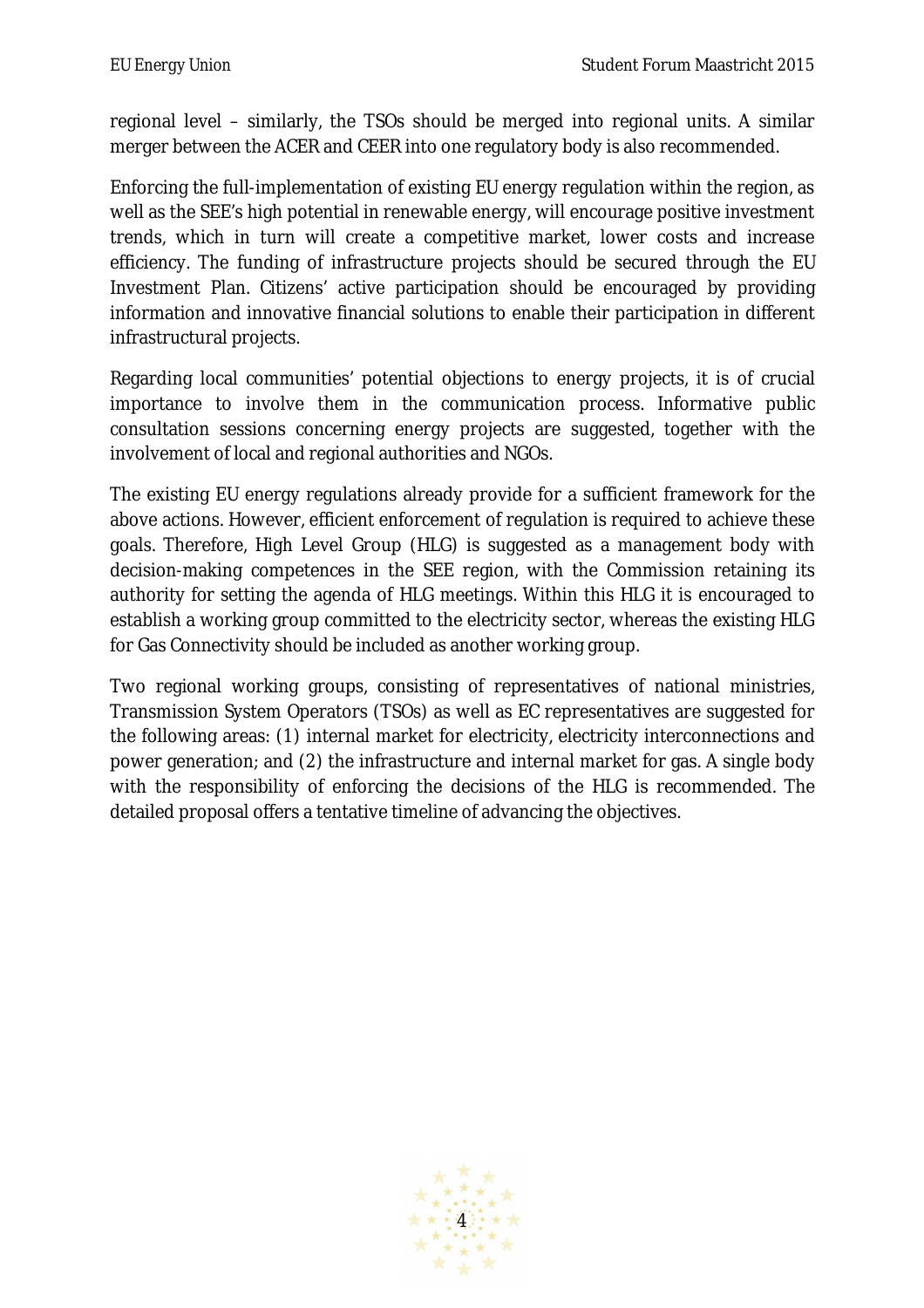## **Introduction**

The completion of the internal energy market of the Energy Union aims at integrating the triangular relationship of security of supply, affordability, and sustainability. The EU energy strategy should adopt a regional approach to establish a Single European Energy Market. The strategy to achieve the European Energy Union is based on five interrelated dimensions:

- 1. Energy security, solidarity and trust;
- 2. A fully integrated European energy market based on transnational connections and free movement;
- 3. Increasing energy efficiency and innovation in various sectors, which eventually may contribute to moderation of market demand;
- 4. Decarbonising the economy, with an emphasis on renewable energy and energy efficiency;
- 5. Co-operation in the fields of research, innovation and competitiveness.

This proposal focuses on the South-Eastern European (SEE) region and provides a plan for the establishment of a regional cooperation framework based on enhanced interconnectedness and mutual solidarity between the respective Member States (MS) and neighbouring countries in the region (South-eastern Energy Market Interconnection Plan).

The 'one size fits all' has not proven to be functional in the past due to the diversity of European energy regions in terms of infrastructure, national jurisdiction, supplier dependency, interconnectedness and level of liberalization in domestic markets. Thus, the implementation of regional energy policies is essential in achieving the EU Energy Union. A regional cooperation approach can offer practical solutions to existing challenges on a regional scale.

Considering the diverse circumstances and distribution of national resources of different regions across Europe, significant benefits of adopting regional approach can be achieved by "Schengenising" of the EU energy policy. A recent study has provided evidence that approximately €40 billion per year can be saved as a result of a more integrated European energy market

## **Problem Statement**

Many of the SEE states are not included in plans for the development or regional power markets, despite the SEE states' involvement in the supply of natural gas from the South-East ("Southern gas corridor") to the EU internal market. Furthermore, in the on-going discussion concerning the European Energy Superhighways, the SEE is left outside without its potential given deserved consideration.

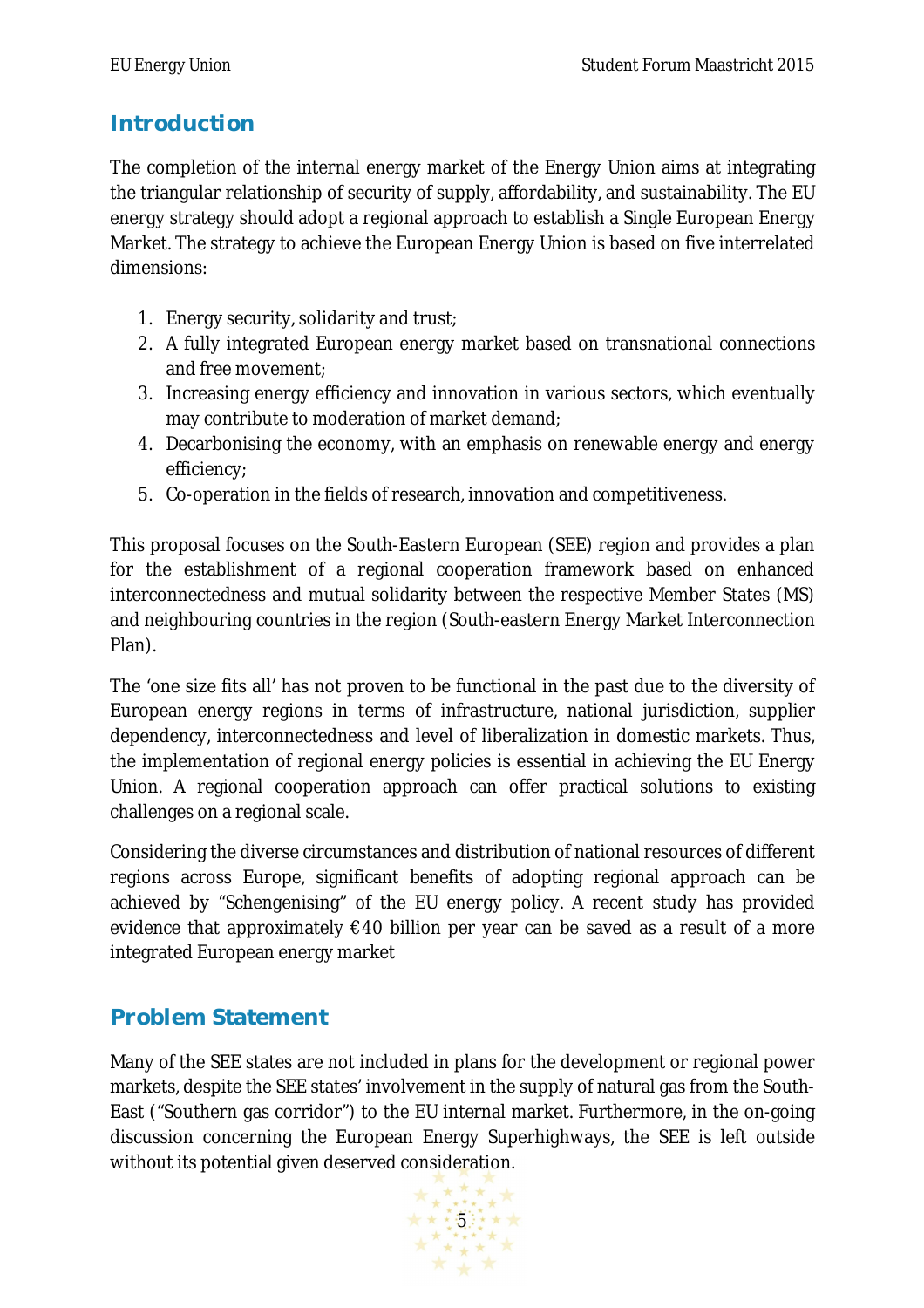The regional cooperation in the SEE region is a way to capture the energy potential of the region and to interconnect Europe with Turkey and the Gulf States, whilst strengthening the overall energy security in both the SEE region and the EU. The South-Eastern Energy Market Interconnection Plan (SEEMIP) which this policy proposal suggests, is a step to integrate the SEE in a pan-European Energy Union.

SEEMIP comprises 14 countries, among them seven EU members, more than 159 million people and 1726511 km². They are in close proximity to the world's largest gas reserves and can provide strategic alternative routes for Russian gas bypassing Ukraine (c.f. South Stream), as well as for non-Russian gas.

SEEMIP has a considerably high potential for low carbon energy resources. They are the EU's richest region in hydro, solar, biomass and onshore wind. However, the southeastern states are utilising just 40 % of its hydropower potential, for example.

Although a first approach to a more integrated Gas market in SEE already exists in the High Level Group (HLG)-Central-and-South-Eastern-EU-Gas-Connectivity, further integration on a market level and in the energy market are needed.

# **Background –Evidence from the Baltics**

The Baltic Energy Market interconnection Plan (BEMIP) is considered as a very good practice example of already existing regional cooperation initiatives. Under the leadership of the European Commission (EC), the BEMIP succeeded to create an internal market combining the national markets of Finland, Estonia, Latvia, Lithuania, Poland, Germany, Denmark, Sweden and, as an observer, Norway. The inner-organization of the BEMIP is structured under a HLG with a focus on respective sectors, with the support of joint-financing by the EIB, EU funds and national authorities:

- 1. Electricity
- 2. Gas
- 3. Other, relevant areas (i.a. renewable energy, low-carbon energy, oil, coal).

National implementation was accomplished by the active involvement of various actors (ministries, private companies, regulators, TSOs) with the constant supervision and monitoring of the European commission and the HLG.

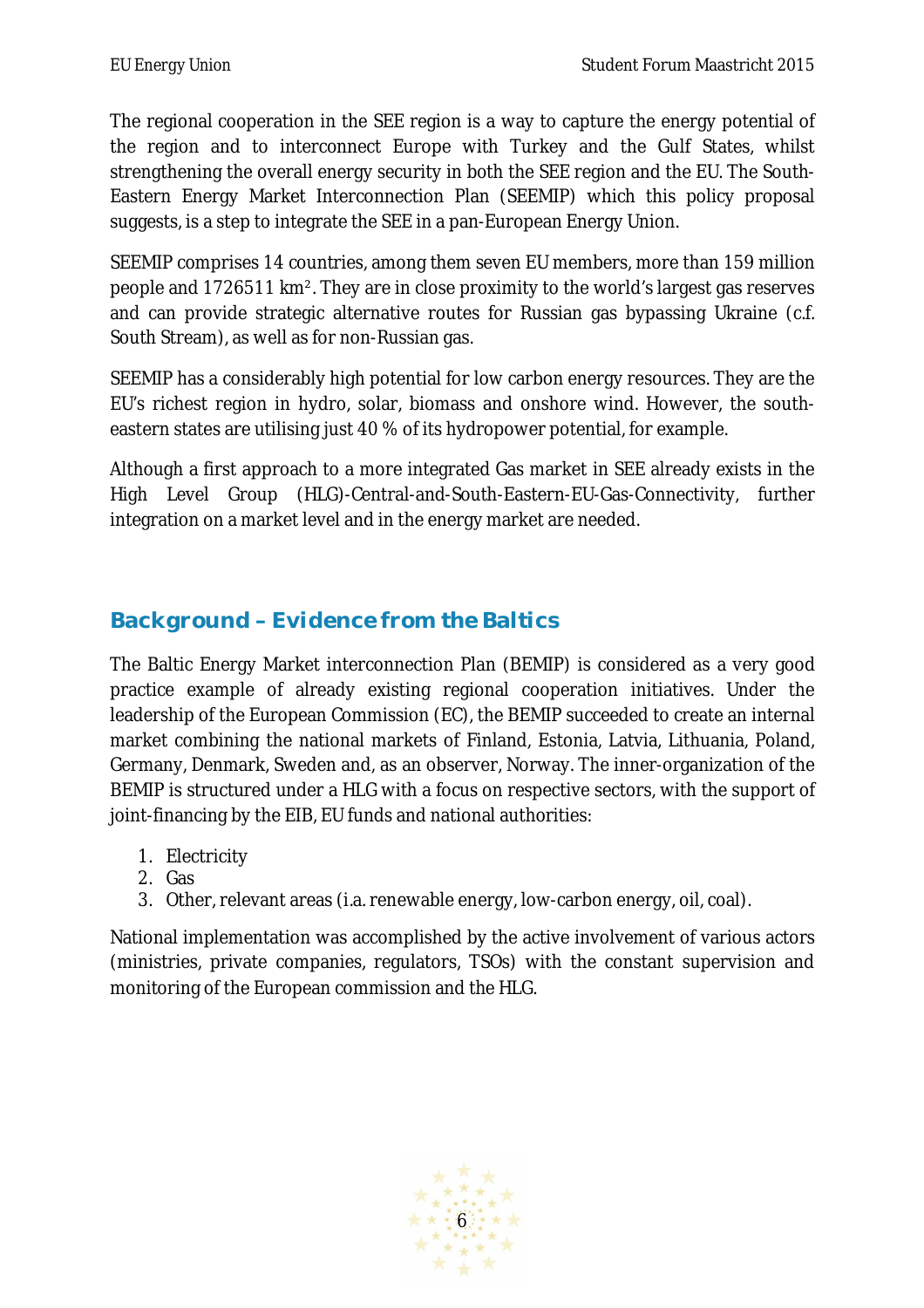# **Policy Proposals**

This policy proposal consists of three pillars: **the physical, economic and communicative**. These pillars are essential for accomplishing energy cooperation in SEE region.

#### **Physical Aspect**

First, the physical pillar involves establishing and maintaining the necessary infrastructure and interconnections between EU MS and neighbouring countries. The SEE countries are already fairly well developed concerning gas infrastructure (c.f. gas pipelines i.e. coming from Turkey and cross border interconnectors). However, there is still a lack of necessary infrastructure regarding gas and electricity, especially regarding pipelines, LNG terminals and storage facilities in the gas sector and super grids in electricity. The following projects are proposed:

- Regulatory problems must be solved in order to make already existing infrastructure work efficiently, c.f. congestion management. Therefore, the SEE states shall fully implement the directives on gas, electricity and infrastructure.
- Furthermore, an assessment of the reasons why the current system is working sub optimally in terms of regulatory bodies is needed. If necessary, the states shall change the nature and regulation of the TSOs towards more state controlled bodies, prescribing the nature of cooperation. A merging of national TSOs towards cooperative regional bodies is conceivable.
- An assessment of the existing energy infrastructure (power plants, grids) and establishment of energy efficient solutions in inefficient infrastructure.
	- o Increase the transmission capacity of the gas pipeline between Bulgaria and Greece
	- o Necessary rehabilitation, modernization and expansion of the Bulgarian gas transmission system
	- o JANAF-Adriatic gas pipeline: reconstruction, upgrading, maintenance and capacity increase of the existing JANAF and Adria pipelines linking the Croatian Omisalj seaport to the southern Druzhba (Croatia, Hungary, Slovak Republic)
	- o Upgrade of the pipeline between Azerbaijan and Turkey via Georgia
	- o Expansion of the South-Caucasus Pipeline" (SCP-(F)X) and the "Trans-Caspian Gas Pipeline" (TCP)]
- Promotion of the deployment of technologies in the field of hydro, solar, biomass an onshore wind facilities, taking into account the specific low carbon properties and qualities of the SEE region.
- Further development of reverse flow capabilities of gas pipelines, in order to make transport in both directions possible. This enables a better functioning of the EU energy market as in times of high supply in northern Europe and shortage in SEE, gas can be transported in southern direction, and vice versa. The following pipelines shall be in focus:
	- o Reverse flow at Greek Bulgarian Border between Kula (BG) and Sidirokastro (EL)
	- o Reverse flow at Romanian Hungarian border at Csanádpalota or Algyő

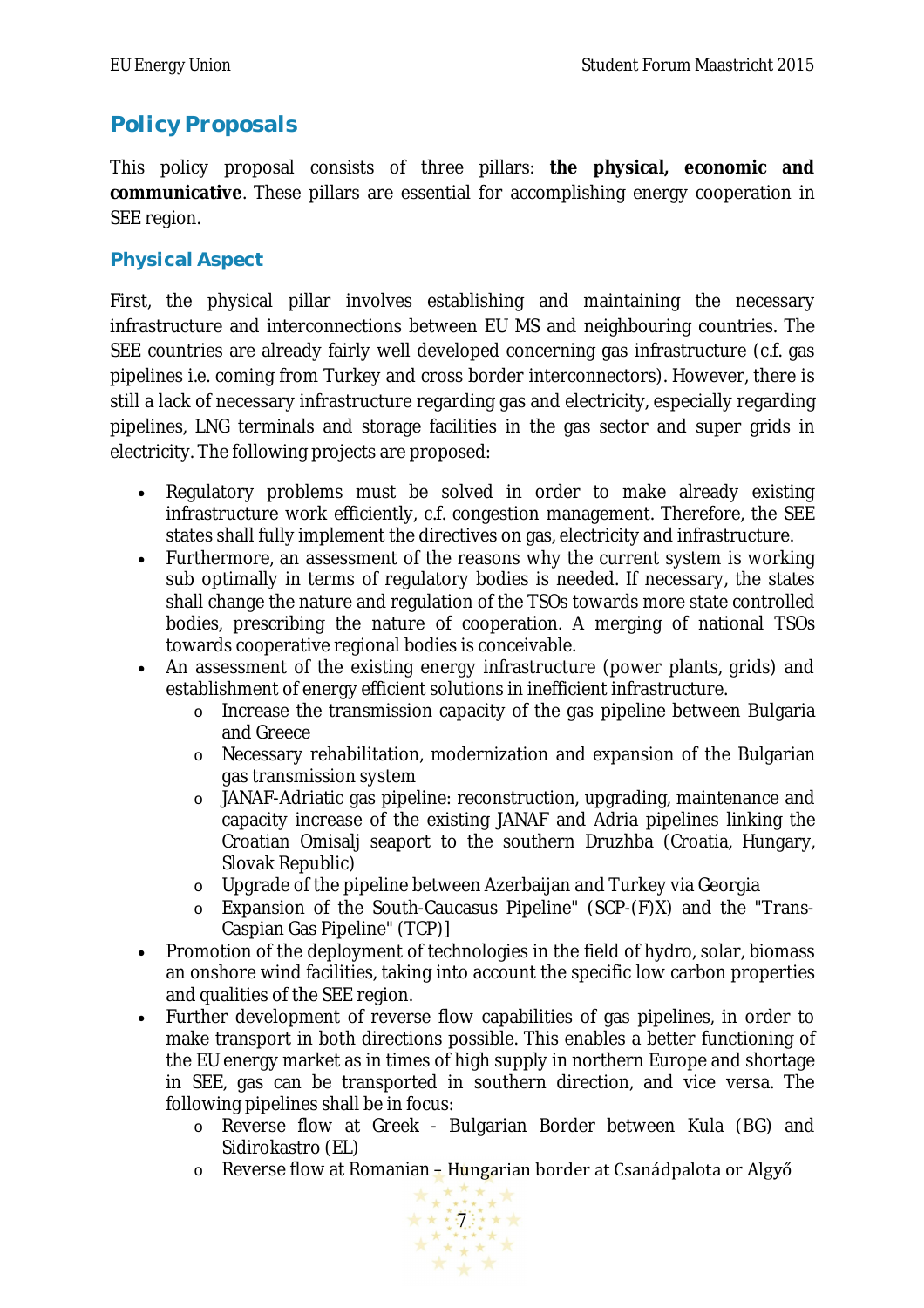- o Cluster Integration of the transit and transmission system and implementation of reverse flow in Romania at Isaccea, thereby integrating the Romanian transit and transmission system
- o Romanian Hungarian reverse flow at Csanádpalota or Algyő
- As the geographical situation of the SEE states is very favourable for imports coming from the Middle-East and North-Africa, the establishment of the following LNG terminals shall be supported:
	- o LNG Terminal in Greece near Alexandroupolis
	- o LNG Cluster in Krk, Croatia: Regasification Vessel and evacuation pipelines towards Hungary, Slovenia and Italy
	- o LNG terminal in Constanta, Romania
- The following interconnectors between the SEE Energy Union states are missing and shall be established:
	- o Electricity Cluster Bulgaria Romania
	- o Electricity Interconnection Cluster between Komotini, Greece and Stara Zagora, Bulgaria
	- o Electricity Cluster Bosnia-Herzegovina and Croatia between Banja Luka and Lika
	- o Electricity Cluster Croatia, Hungary and Slovenia between Žerjavenec /Heviz and Cirkovce
	- o Electricity Cluster Israel, Cyprus and Greece (known as the Euro Asia Interconnector)
	- o Electricity Cluster Bulgaria and Greece between Maritsa East and N. Santa
	- o Gas Cluster of integrated transport cluster for a minimum of 10 bcm/a for gas from the Caspian region, crossing Turkey and Greece
	- o Ionian Adriatic Gas Pipeline between Fieri and Split (onshore and offshore)
	- o Gas interconnection between Bulgaria and Serbia, currently known as IBS
	- o Gas pipeline from Bulgaria to Austria via Romania and Hungary
	- o Interconnector between Turkey and Bulgaria with a minimum capacity of 3 bcm/a
	- o Electricity interconnection between Žerjavenec, Croatia, Heviz, Hungary and Cirkovce, Slovenia
	- o Electricity Cluster Hungary Slovakia between Gőnyὒ and Gabčikovo
	- o Electricity Cluster Hungary Slovakia between Kisvárda area and Velké Kapušany
	- o Gas pipeline from the EU to Turkmenistan via Turkey, Georgia, Azerbaijan and the Caspian, currently known as the combination of the "Trans Anatolia Natural Gas Pipeline" (TANAP)
	- o Sub-marine pipeline linking Georgia with Romania
	- o Electricity cluster Croatia Hungary Slovenia between Žerjavenec /Heviz and Cirkovce
	- o Electricity cluster Italy Slovenia between West Udine and Okroglo
	- o Electricity cluster Romania Serbia between Resita and Pancevo
	- o Gas pipeline from Greece to Italy via Albania and the Adriatic Sea, currently known as the "Trans-Adriatic Pipeline" (TAP)

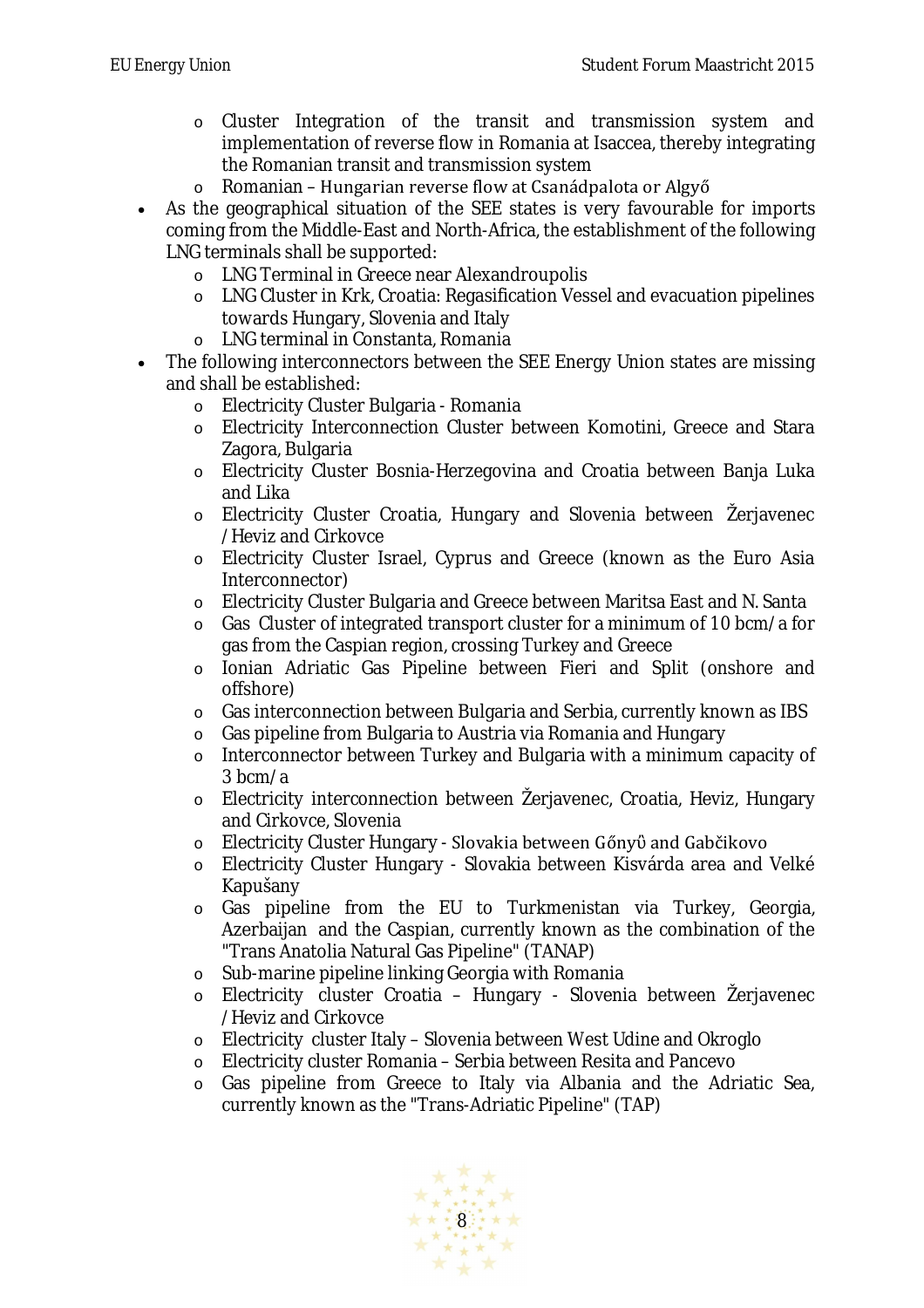- Concerning the storage of gas, the construction of gas storage facilities is essential. This has two advantages: First, it helps to prevent shortages and blackouts, such as in Bulgaria in 2009. Second, the SEE states might purchase cheaper gas in low-demand summer time and store it until high-demand time in winter. The power-to-gas technology should be considered as a helpful technique to make energy storable.
- Storage facilities shall be established where it is most efficient and feasible. The SEE states agree on that:
	- o South East Europe Gas Cluster: construction of new storage facility in Bulgaria, in South Kavala, Greece and in Depomures, Romania
	- o Capacity increase in hydro-pumped storage in Kaunertal, Vorarlberg, and Salzburg (Austria)
	- o Hydro-pumped storage in Yadenitsa, Bulgaria,
- Inclusion of the Western-Balkans into the Projects of Common Interest (PCIs) is needed to facilitate coordination of infrastructure projects.
- 10% threshold in inter-connectivity of electricity is already achieved among SEE. The focus should lay on expanding the electric inter-connectors to Turkey, which is expected to quadruple its demand of energy in the upcoming years. High voltage cables that connect EU MS' with third countries should enable the export of electricity in order to extend the internal market of energy trading

#### **Economic Aspect**

The integration of the SEE region into EU energy networks would be an important factor contributing to the stability and economic growth of SEE region. Thus, finding the most economically beneficial solutions in integrating the region to European network should be a key element in focus.

The following steps should be taken:

- Enforcement of EU legislation and EU regulatory standards in SEE to attract private investors and create a positive investment climate.
- Promoting closer cooperation, with the long-term vision of integration, of Agency for the Cooperation of Energy Regulators (ACER) and Council of European Energy Regulators (CEER) into one regulatory body in order to merge national, regional, and European regulatory standards into a coherent regulatory body under the supervision of the EC
- In order to identify possible financing solutions, financial workshops including all key stakeholders (investment banks, private and public banks, governments, TSOs, regulators) should be organized.
- Citizens financial participation should be encouraged via the creation of individual shareholding options of infrastructure projects.
- The high potential of the SEE region in renewable energies should be used as a way to create incentives for potential investors, emphasizing long-term rentability.
- The financing of the infrastructure projects should be linked with the investment plan recently announced by the President of the EC, specifically by seeking inclusion in the list of PCIs, in close cooperation with the European Investment Bank (EIB).

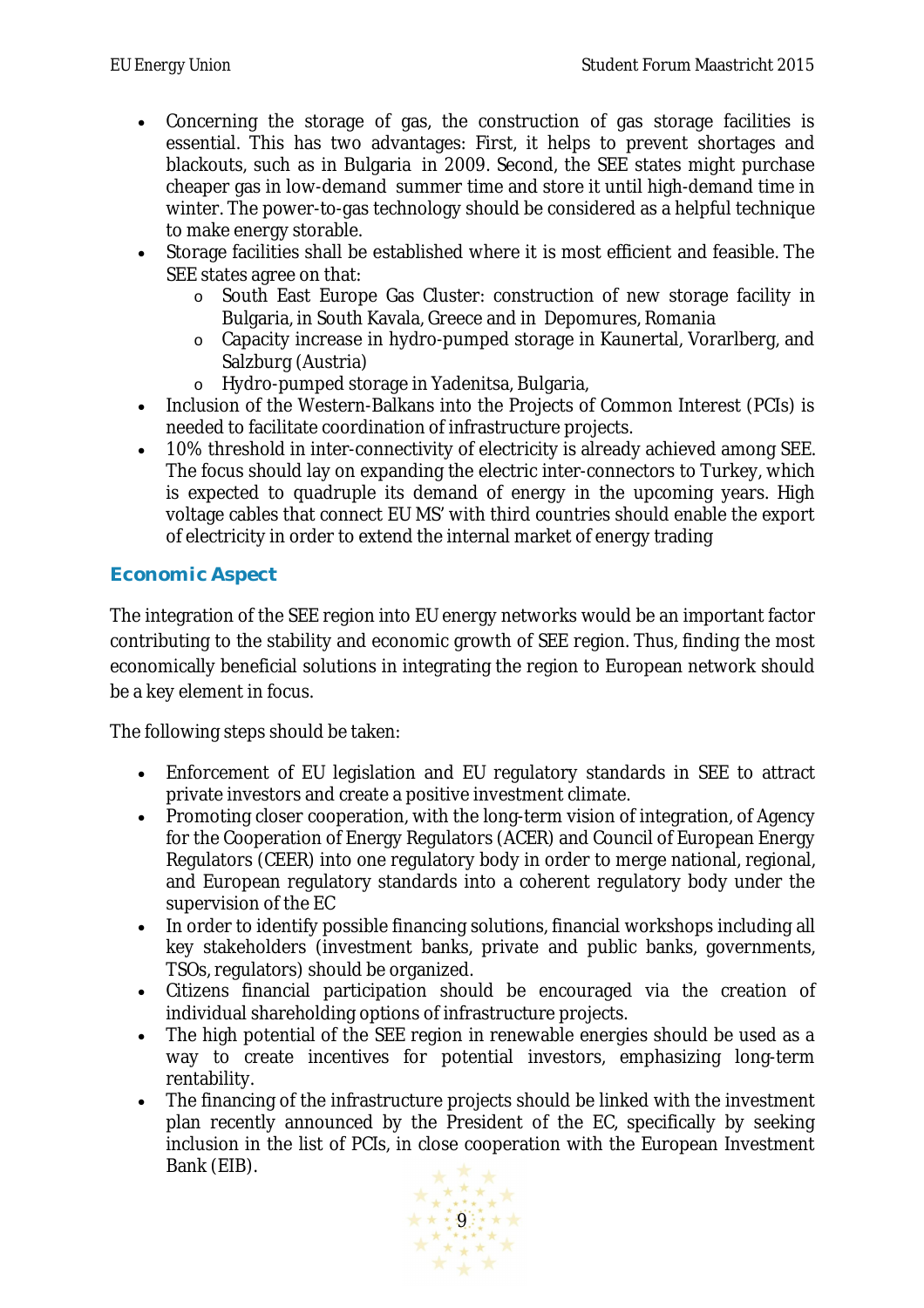- Large state monopolies in the region shall be tackled via the compliance with European Competition Law, and especially the essential facilities doctrine as developed by the ECJ.
- The full implementation of and compliance with already existing legislation (i.e. the energy packages and directives) should ensure the functioning of national markets and an appropriate level of competition. The European Commission and the HLG shall put a special focus on the establishment of the internal market elements provided by the legislation, including the removal of regulated tariffs, the liberalization of the market, the harmonization of prices in the international market, the facilitation of cross-border energy trade, and the revision of existing subsidy schemes.

#### **Stakeholders' Involvement**

The European Commission should make sure that the citizens as well as local authorities of the respective countries accept the construction of interconnections.

To inform the public, the following steps should be undertaken.

- Public consultation regarding the construction of new connections should be conducted. Citizens should be informed in a fair way about the influence of the new connections on health and environment in the short and long run. Representatives of the regions, which have already established a cross-national energy cooperation (e.g. Baltic states), could participate in such information campaigns and share their experience. In order to reach out to a broader audience, the already existing platform *Your Voice in Europe* can be used.
- EC should provide a framework for all stakeholders to be involved. Information sessions should be organised at different levels including local authorities and NGOs.
- After having established a regional working group, countries further connected to the project through contracts or potential candidates should be kept informed.

#### **Working Method and Policy Implementation**

- The European Commission proposes the formation of a HLG for the electricity sector, consisting of all Head of States and Governments of the SEE. The HLG shall be chaired by the EU Commissioner for Energy Union. For the gas sector, the existing HLG-Central-and-South-Eastern-EU-Gas-Connectivity needs to extend the cooperation beyond issues that concern connectivity.
- The chair plays the crucial role of facilitating and monitoring the process. The European Commission is responsible for agenda setting, the schedule and meetings of the HLG.
- The HLG shall work as a decision-making and managing body for the SEE Energy Union.
- The HLG is maintained in order to discuss and endorse progress reports, as well as solve outstanding issues regularly. The group shall meet twice a year or when necessary. The HLG shall also report to the Council of Ministers.
- In order to support the HLG, three working groups shall be launched consisting of representatives of national ministries, Transmission System Operators (TSOs) and other stakeholders. The working groups shall be chaired by the European Commission or, alternatively, working groups can be co-chaired by the European

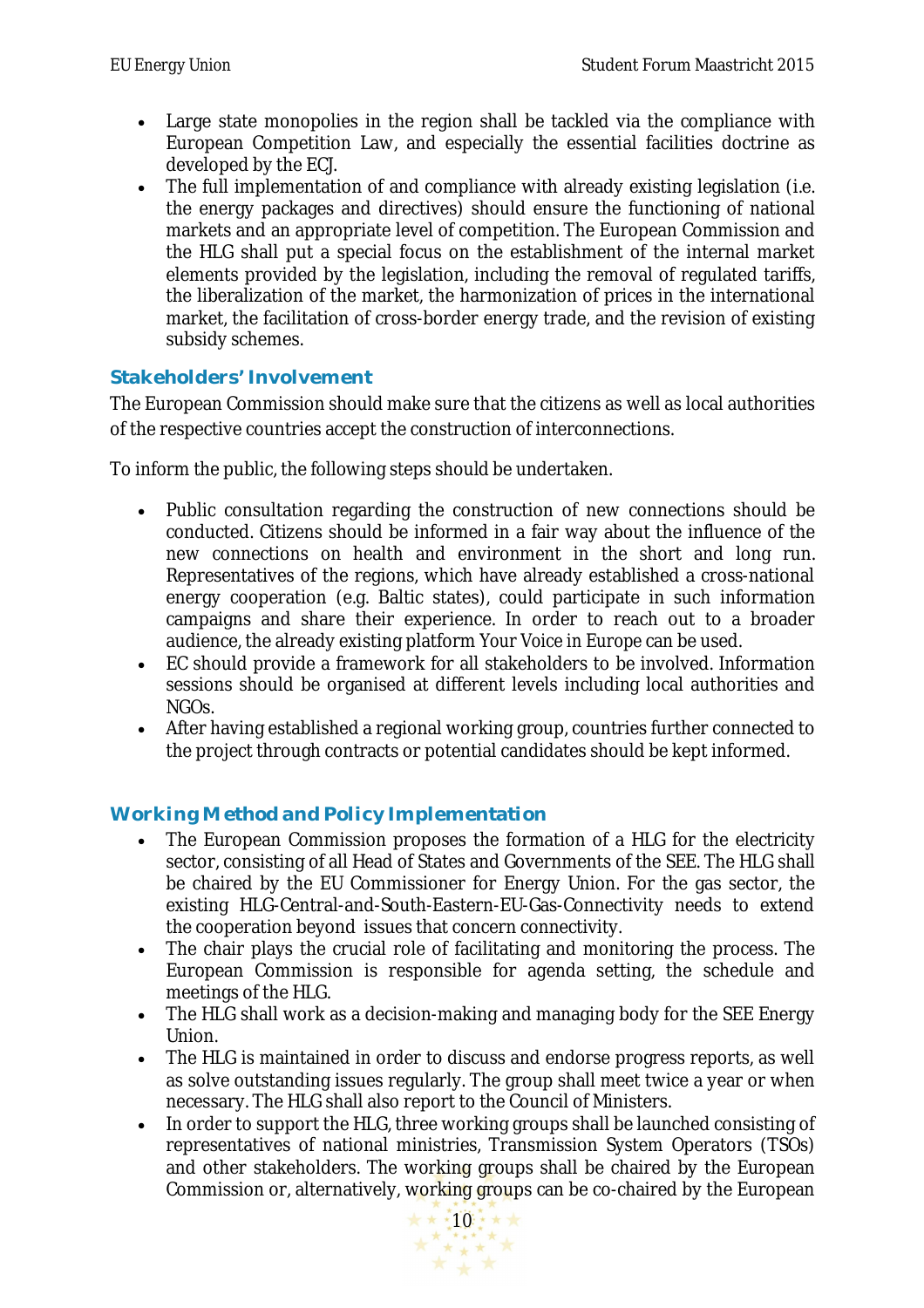Commission and members of government following a rotational model. The following working groups are needed:

- o Internal market of electricity
- o Electricity interconnections and power generation
- o Gas internal market and infrastructure (building upon the existing HLG-Central-and-South-Eastern-EU-Gas-Connectivity)
- The working groups shall work closely together with external experts and agencies such as ENTSO-G, ENTSO-E, ACER and CEER.
- The SEE Energy Union establishes implementing bodies. They are the owners of the actions and projects and responsible for the implementation of the SEE Energy Union. Depending on the specific action or project, the implementing body can be a TSO, a Regulatory body, a Ministry or any other stakeholder (private company, regional cooperation, etc).

| Completion until 2017 | Completion between 2017-2020 | Completion after 2020 |
|-----------------------|------------------------------|-----------------------|
| PCI 6_8_1             | PCI 6_8_2                    | <b>PCI 7_2</b>        |
| PCI 6_12              | PCI 7_1_5                    | PCI 6_5_4             |
| PCI 6_22_1            | PCI 6_10                     | PCI 6_5_3             |
| PCI 7_4_2             | PCI 6_15_1                   |                       |
| PCI 6_3               | PCI 6_21                     |                       |
|                       | PCI 6_5_2                    |                       |
|                       | PCI 6_6                      |                       |
|                       | PCI 7_1_3                    |                       |
|                       | PCI 6_23                     |                       |
|                       | PCI 6_7                      |                       |

#### **Proposed Timetable for the Completion of Gas Pipelines:**

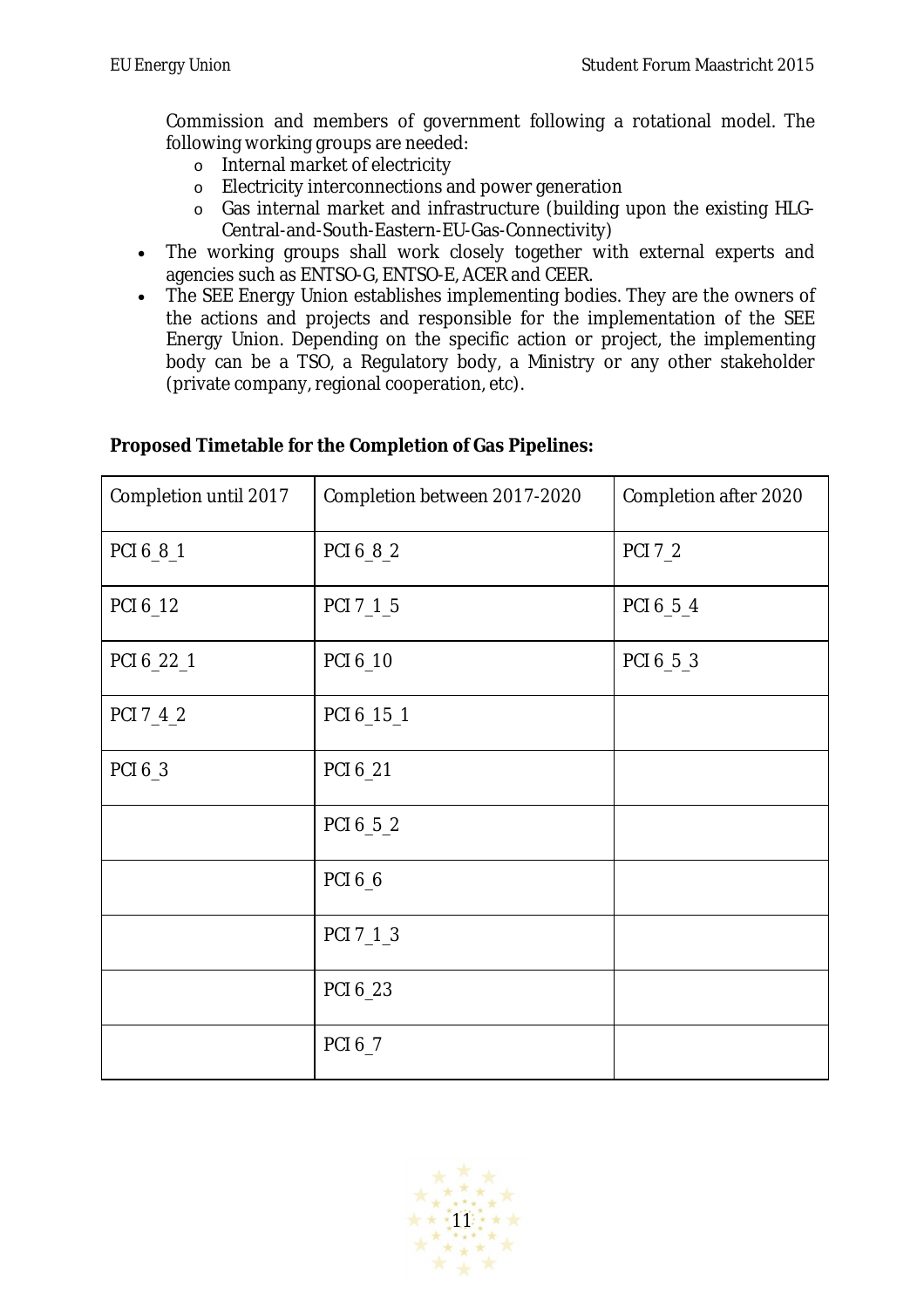| Completion until 2017 | Completion between 2017-2020 | Completion after 2020 |
|-----------------------|------------------------------|-----------------------|
| PCI 3_21_1            | PCI 3_8_5                    | PCI 3_23              |
| PCI 3_9_1             | PCI 3_8_4                    | PCI 3_2_2             |
| PCI 3_20_2            | PCI 3_8_2                    | PCI 3_2_1             |
|                       | PCI 3_8_1                    | PCI 3_21              |
|                       | PCI 3_7_4                    | PCI 3_9_4             |
|                       | PCI 3_7_2                    | PCI 3_9_3             |
|                       | PCI 3_6_1                    | PCI 3_21_4            |
|                       | PCI 3_5_1                    | PCI 3_8_6             |
|                       | PCI 3_5_2                    | PCI 3_6_2             |
|                       | PCI 3_19_1                   | PCI 3_7_1             |
|                       | PCI 3_21                     |                       |
|                       | PCI 3_4                      |                       |

#### **Proposed Timetable for the Completion of the Electricity Network:**

Note: PCI refers to projects of common interests set out by the European Commission at https://ec.europa.eu/energy/en/topics/infrastructure/projects-common-interest